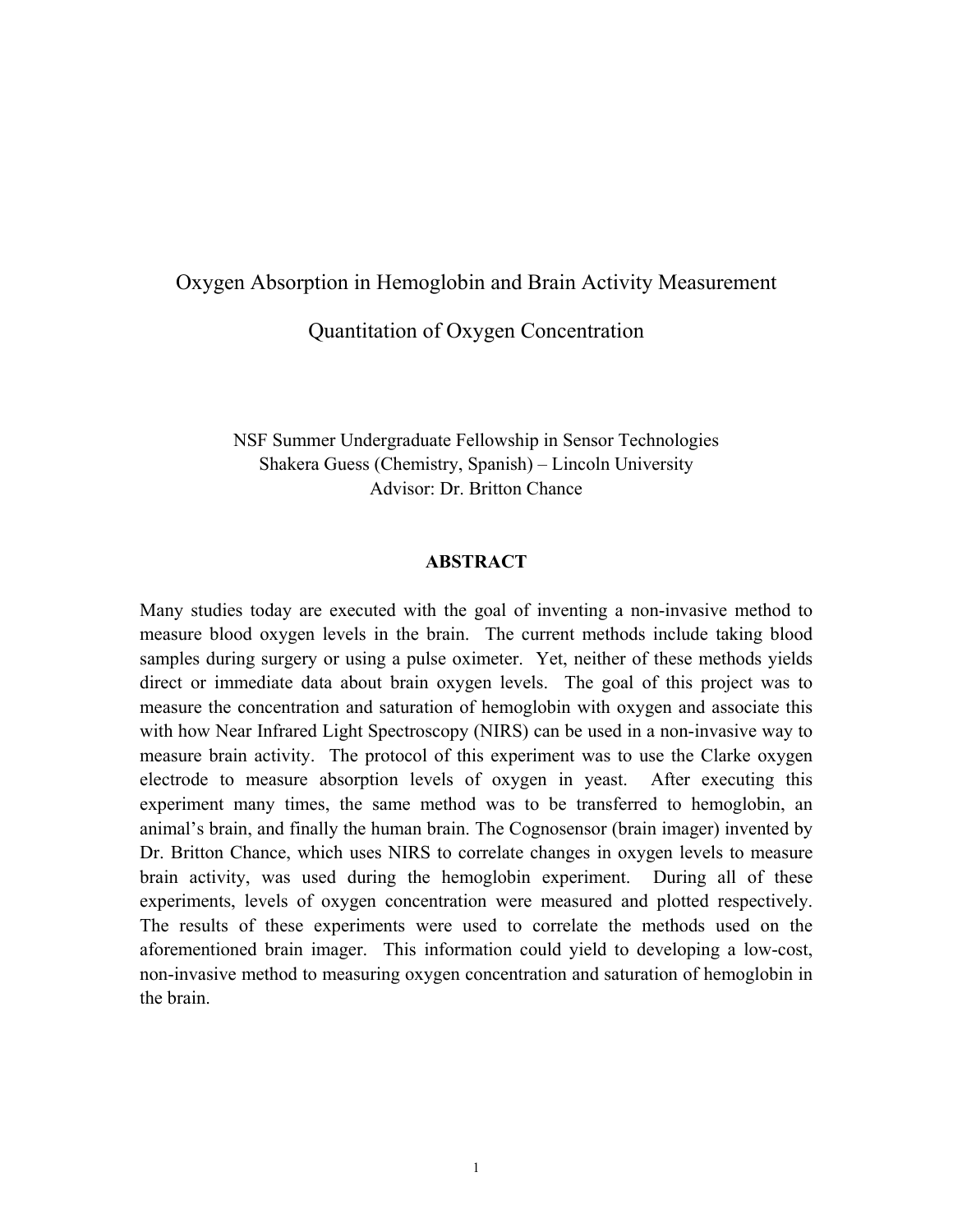# **Table of Contents**

| 2. |     |                                               |  |
|----|-----|-----------------------------------------------|--|
|    | 2.1 |                                               |  |
|    | 2.2 |                                               |  |
| 3. |     |                                               |  |
| 4. |     |                                               |  |
|    | 4.1 |                                               |  |
|    | 4.2 | Measurement of Oxygen Level Concentration     |  |
|    |     |                                               |  |
|    | 4.3 | Measurement of Oxygen Level Concentration     |  |
|    |     | Changes in Hemoglobin Using the Clarke Oxygen |  |
|    |     | Electrode and the Cognosensor (Brain          |  |
|    |     |                                               |  |
| 5  |     |                                               |  |
| 6  |     |                                               |  |
| 7. |     |                                               |  |
| 8  |     |                                               |  |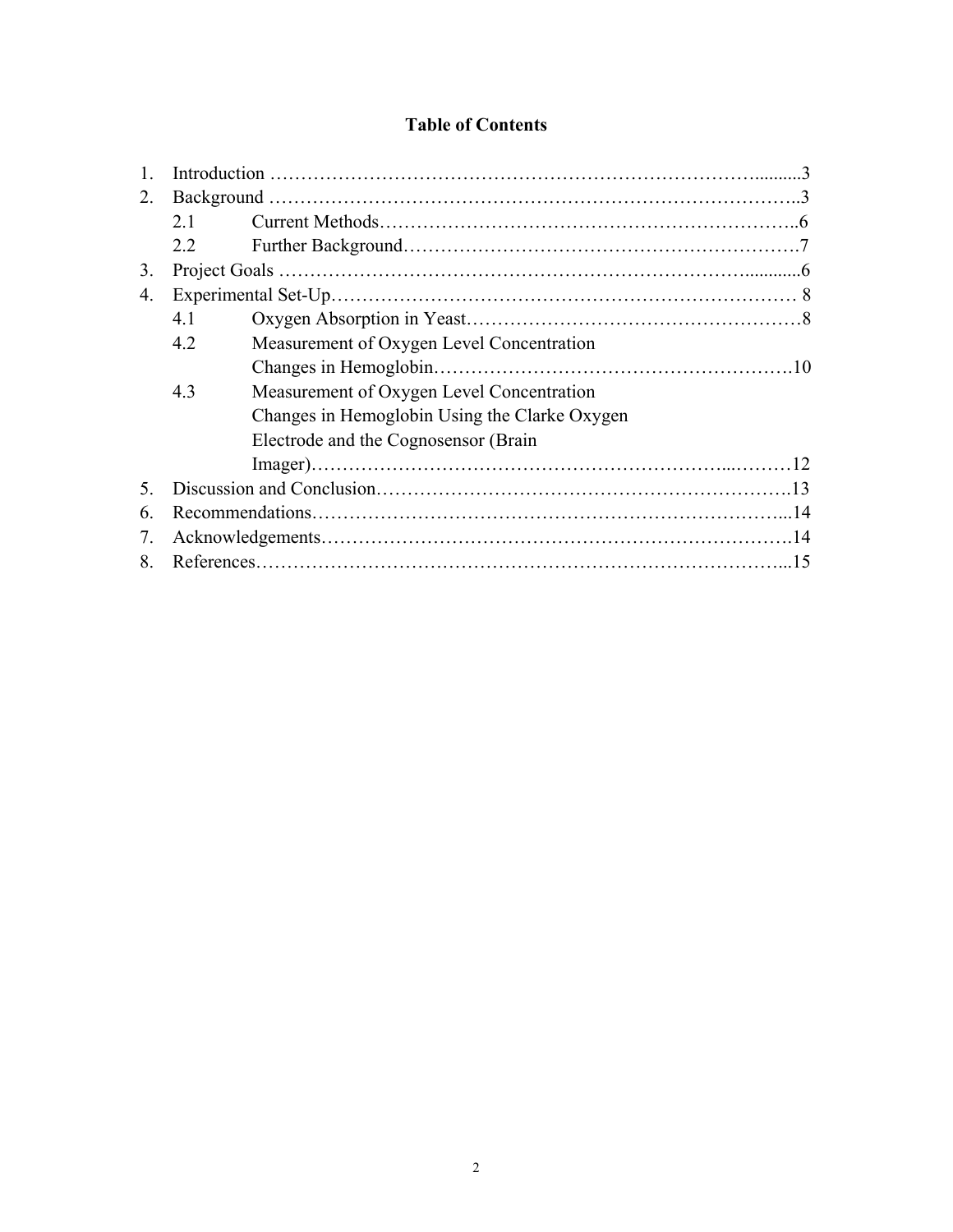### **1. Introduction**

The human brain is one of the few components in the body of which we know relatively very little. This is largely due to that fact that the human brain is very sensitive, and we cannot invasively measure changes in its activity. Therefore, the ability in the present day to accurately predict a particular cognitive function given a pattern in the change of blood volume levels is limited. The current methods for measuring cognitive function are very innovative. Yet, many of these techniques require the use of large or invasive machinery in addition to immobilization of the subject. Also, the equipment costs of many of these techniques further puts their use outside the realm of most environments. [1]

There are methods available today for measuring cognitive function such as functional magnetic resonance imaging (fMRI), electroencephalogram (EEG), and positron emission tomography (PET). Yet, Near Infrared Spectroscopy (NIRS) is noninvasive, and relatively cheap when compared to the aforementioned methods.

Near Infrared spectroscopy (NIRS) is a safe, non-invasive way for measuring hemodynamic response using an absorption band of deoxyhemoglobin (Hb) and oxyhemoglobin  $(HbO<sub>2</sub>)$  between wavelengths of 700-900 nm. In the 1980s, a single unit, stand-alone NIRS was made available, but the application of Near-Infrared spectroscopy was focused more on chemical analysis. It became a much more powerful tool for scientific research in more fields such as physics, physiology, and medicine in the early nineties, with the introduction of light-fiber optics and monochromator-detector developments.

Dr. Britton Chance's laboratory at the University of Pennsylvania School of Medicine has created a brain imager which employs Near Infrared Spectroscopy to measure changes in oxygen levels. Furthermore, Dr. Chance and his team have designed a remote, handheld sensor device which is simple, cheap, and is used to detect changes in the blood volume levels of the brain. [1] This study focuses on NIRS, how it is used to quantitate oxygen concentration levels in hemoglobin, and how hemoglobin serves as a biosensor of brain functional activity.

#### **2. Background**

Near Infrared Spectroscopy is a technique used for safely measuring the changes in blood volume during cognitive function for *in vivo* experiments. It is an innovative approach to cognitive function analysis and has recently been picking up in popularity because it is non-invasive, easy to implement, and relatively cheap. It is used in a variety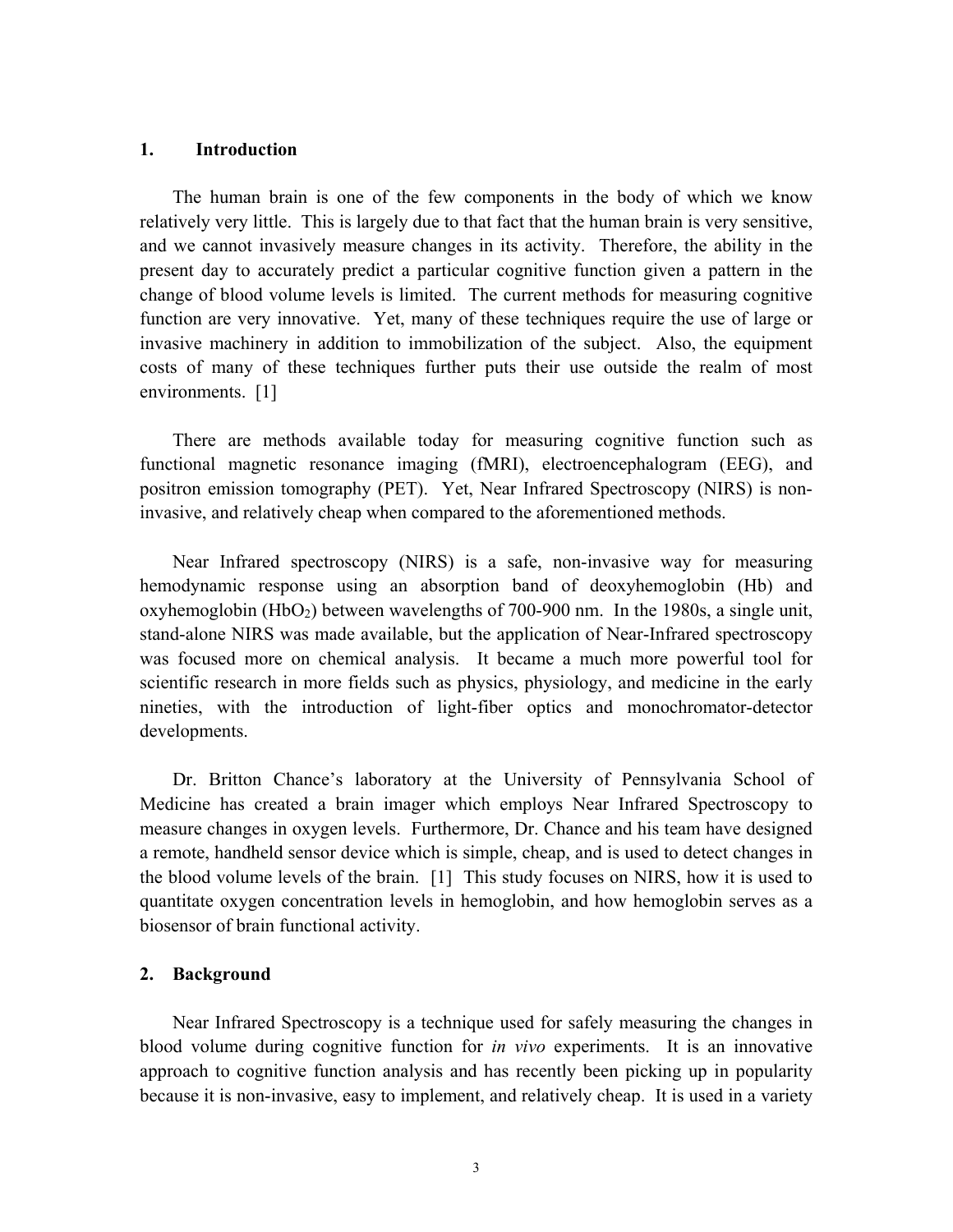of procedures including tissue density monitoring, cancer detection, oximetry, and brain function detection. For the past ten years, it has been used for *in vivo* measurement for breast cancer detection, tissue vascular oxygenation, and functional brain imaging. [1]

Though discovered in the nineteenth century, Near Infrared Spectroscopy was introduced to the industry in the 1950s. At first, it was used only as an accompaniment to other optical devices already familiar to the industry such as ultraviolet (UV) and visible (Vis) spectrometers. In the 80s a stand-alone NIRS system was made available, but its application was focused on chemical analysis. At present, Near Infrared Spectroscopy is used as a powerful tool for medical research and in a number of scientific fields including physics, physiology, and as a medical tool for monitoring patients. NIRS is also used in optical tomography (OT) for functional mapping of the human cortex, which is illustrated in (**Figure 1**).





### **2.1 Current Methods**

Since 1973, which was the year when the first metabolic image of the human brain was produced, technology has been developed to produce better and more ways to produce images. One such method, positron emission tomography or PET scan (**Figure 3**) acquires physiological images based on the detection of radiation from the emission of positrons (tiny particles emitted from a radioactive substance administered to the patient) injected into the skin.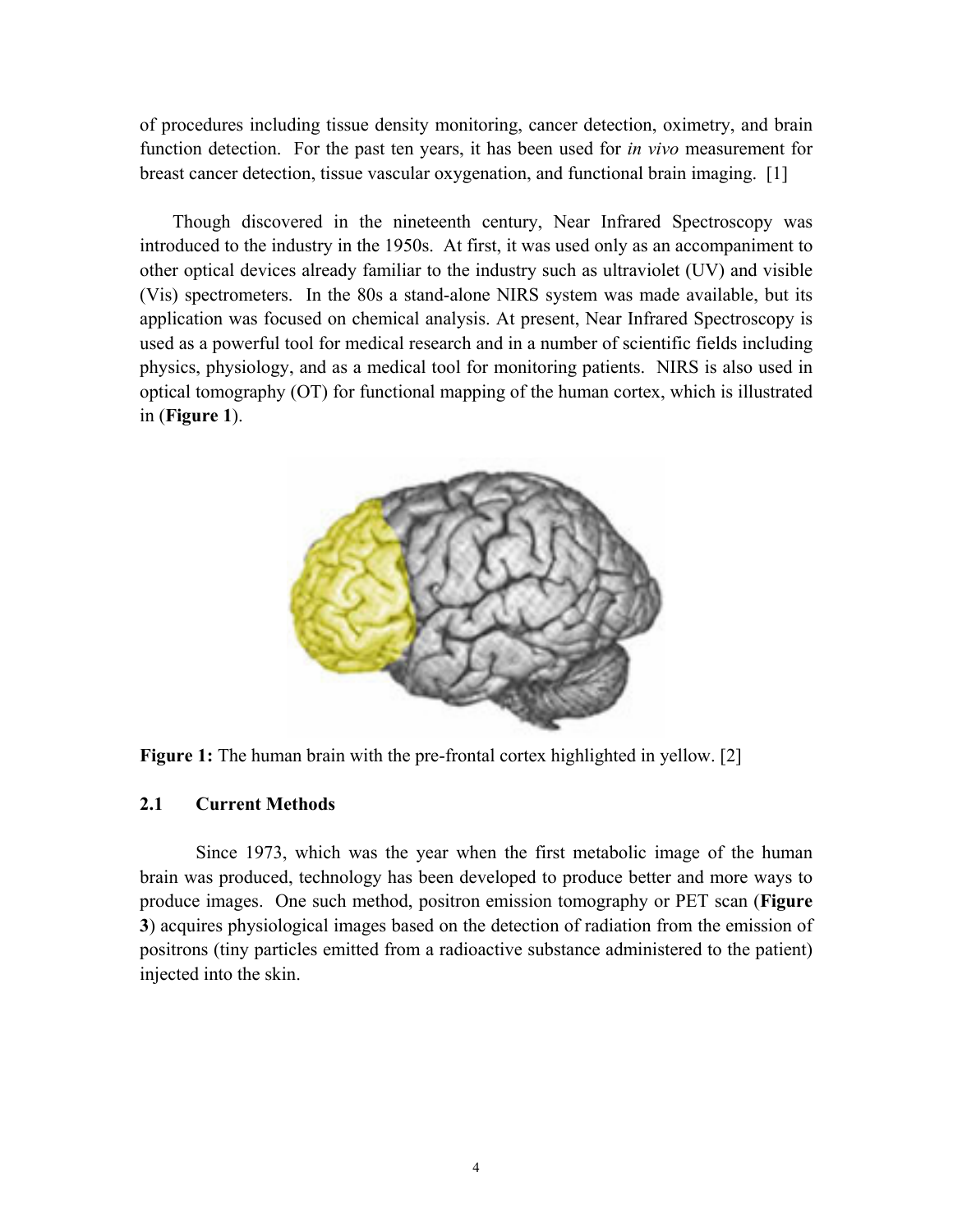

**Figure 3:** A positron emission tomography (PET) scanner. [3]

Though most commonly used for cancer detection and to examine the effects of cancer therapy by characterizing biochemical changes in the cancer, PET scans can also be used for brain imaging. PET scans of the brain are used to evaluate patients who have memory disorders of an undetermined cause, suspected or proven brain tumors, or seizure disorders that are not responsive to medical therapy and are therefore candidates for surgery. The PET scanner bears a resemblance to a large doughnut and includes multiple rings of detectors that record emission of energy from radioactive substances in the body. The subject is to remain still (immobilization) during the scanning procedure which is about 45 minutes in length. [3]

Electroencephalography (**Figure 4**) measures the electrical activity of the brain by recording from electrodes most commonly on the scalp but in special cases subdurally or in the cerebral cortex. [4]

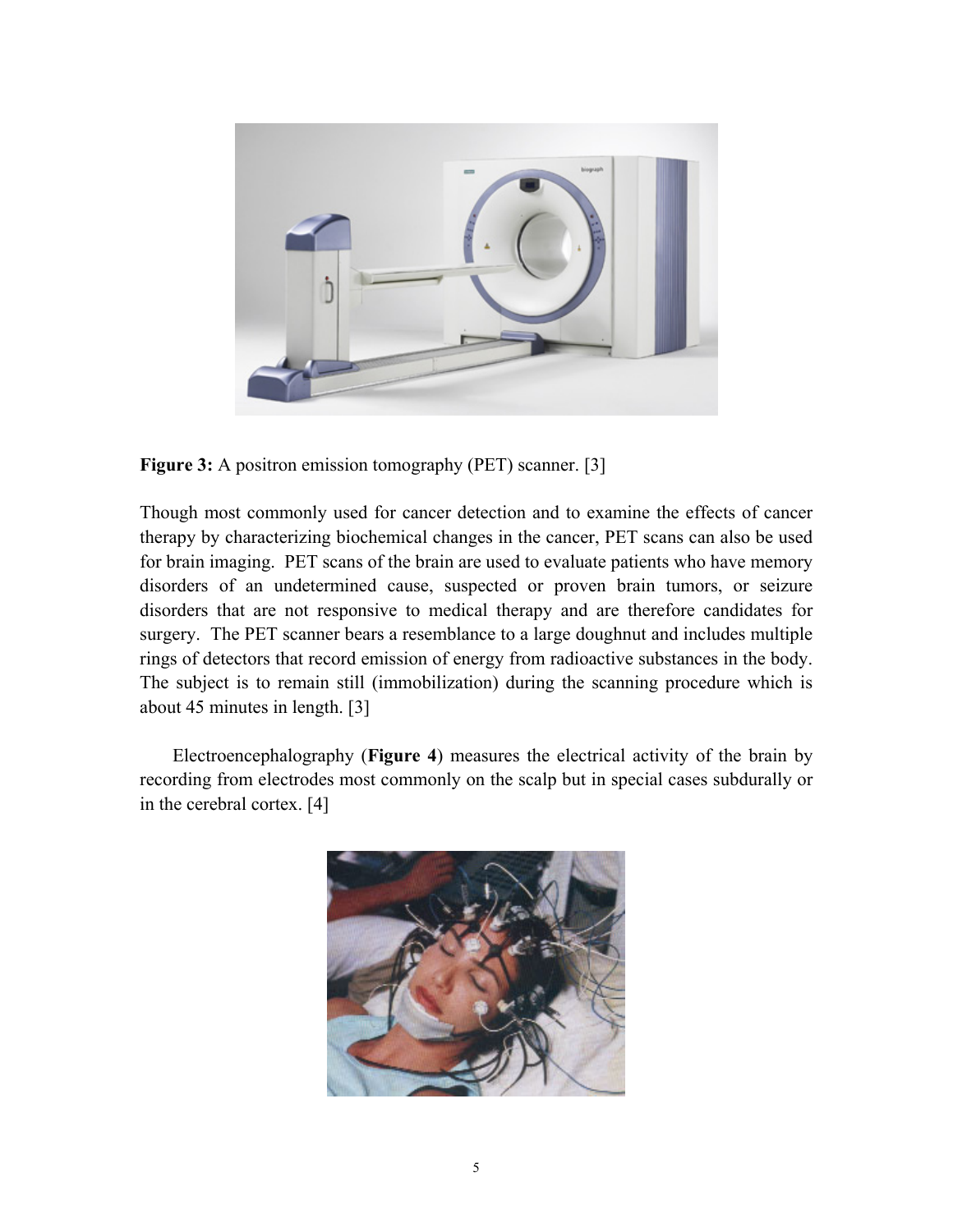**Figure 4:** A patient undergoing EEG.

The results are the electroencephalogram (EEG), which represent an electrical signal from a large number of neutrons. It is most useful for classifying epilepsy and syncope, examining sleep disorders, diagnosing comas, and assessing brain death. [4]

Functional Magnetic Resonance Imaging (fMRI) is a technique used to detect subtle increases in blood flow associated with activation of parts of the brain. (**Figure 5**)



**Figure 5:** Berkeley's 4T fMRI scanner. [5]

It is useful for what is frequently called brain "mapping". [6] It takes advantage of the fact that activation of an area of the brain causes an increase in blood flow to that area that is greater than that needed to keep up with oxygen demands of tissues. This results in a net increase in intravascular oxyhemoglobin (Hb) and a decrease in deoxyhemoglobin  $(HbO<sub>2</sub>)$ . It uses radio waves and a strong magnetic field rather than xrays to provide clear and detailed pictures of internal organs and tissues. [6] The procedure causes no pain, but similar to PET imaging, the subject must be immobilized. This instrument is also very expensive. The fMRI machine itself could cost between \$1.5 and \$4 million.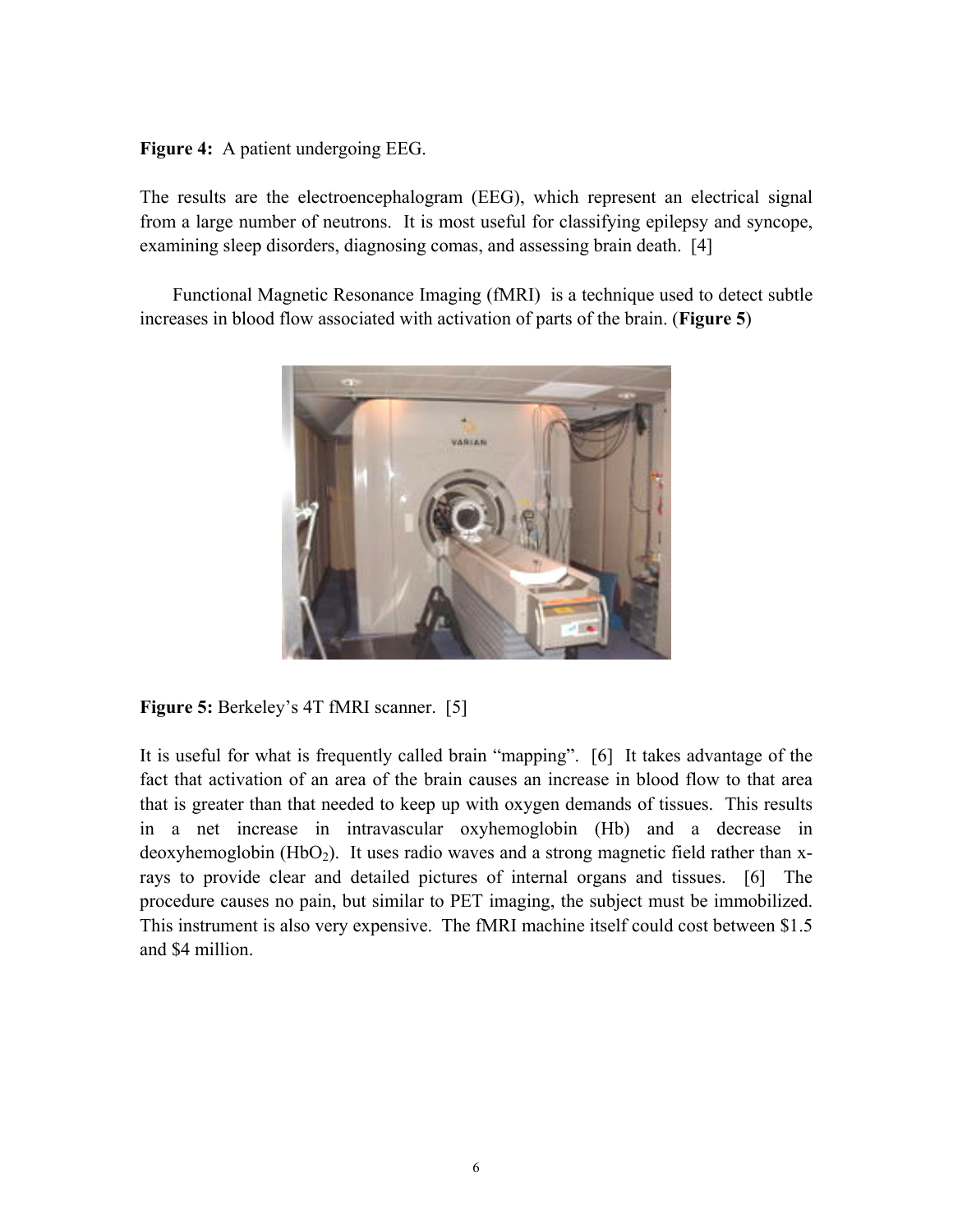### **2.2 Further Background**

It has been suggested that certain cognitive functions induce changes in the blood volume levels of the prefrontal cortex of the brain, and that observing these changes in blood volume levels can be used to predict these same cognitive thought processes. Because of the sensitivity and inability to measure these changes upon stimulation of cognitive function, non-invasive measures are necessary. Biological tissue is transparent to light in the near infrared range between 700-900 nanometers. Therefore, this wavelength range acts as an optical window for the non-invasive assessment of brain tissue. Several NIRS studies in recent years have demonstrated that changes in brain activity can be assessed non-invasively in adult human subjects. [7]

Visually opaque media are omnipresent in nature. While some materials are called opaque because they strongly absorb visible light, others are called opaque because photons traveling within them are largely scattered rather than absorbed. Light is transported through these materials in a process similar to heat diffusion. These so called "diffusing photons" are used in the medical and biophysics communities to view the functions and structure of the body. (**Figure 2**) This is made possible by a spectral window that exists within tissues in the 700-900 nm region, in which photon transport is dominated by scattering rather than absorption. [8]



**Figure 2:** The absorption spectrum of oxyhemoglobin  $(HbO<sub>2</sub>)$  and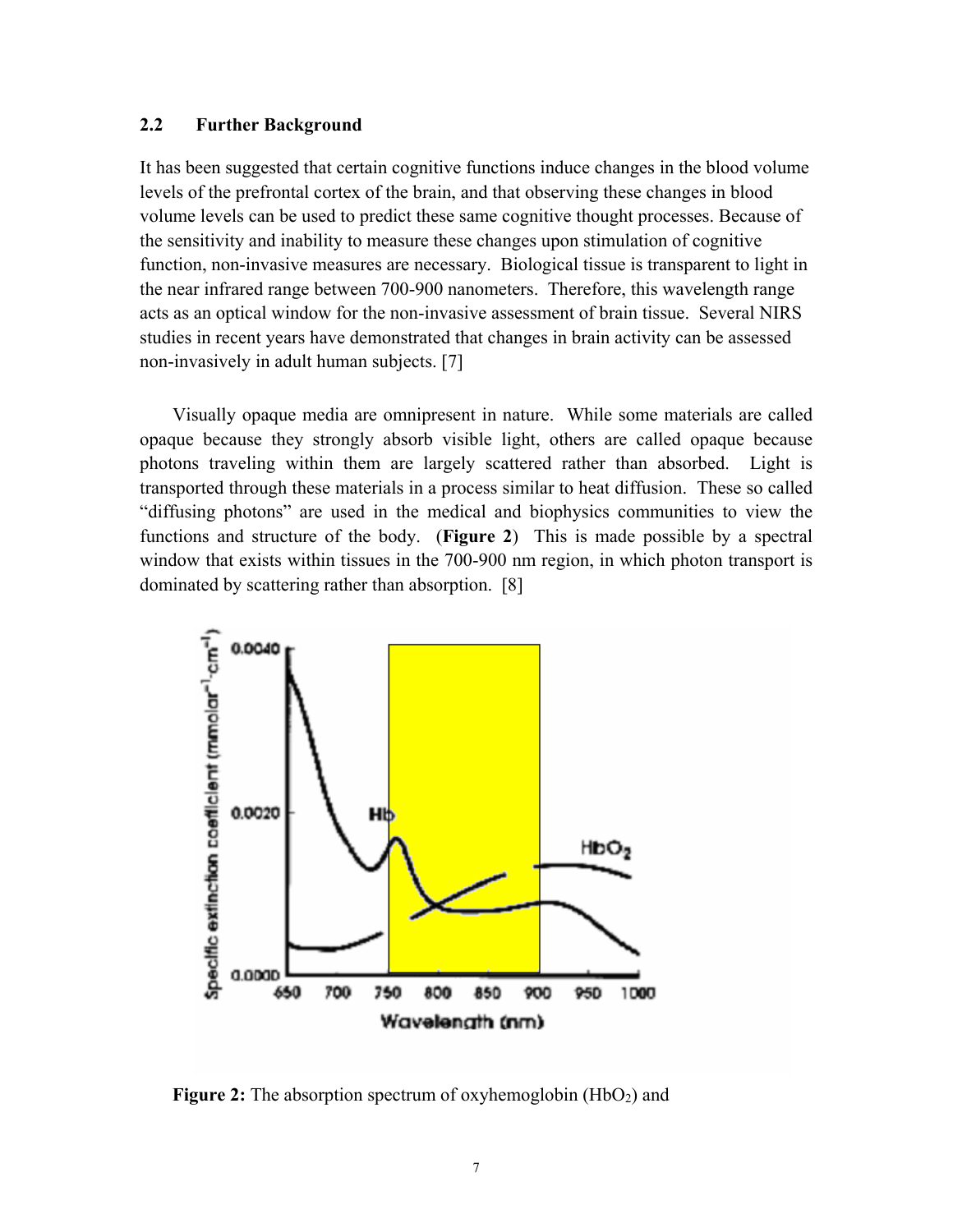deoxyhemoglobin (Hb) in the near-infrared region 65—1000 nanometers. The highlighted yellow region represents the "spectral window" of 750- 900 nm that exists within tissues.

#### **3. Future Uses**

Many ground-breaking studies are being executed to explore the use of NIRS in lie detection. NIRS measures changes in Blood oxygenation due to neural activity in the cortex of the brain. Because neural pathways in the brain mediate both the cognitive components of conscious deception, as well as emotional responses NIRS can be used to differentiate intentional deception as well as guilt.

A future use of near infrared spectroscopy as mentioned earlier may be early breast cancer detection. It has been shown that the mammogram does not work well on women under the age of 40. This is partly because women under 40 have more radiographically dense tissue. In addition, many women with a high risk of getting breast cancer may get it before the age of 40. The handheld sensor device under development by Dr. Chance and his team uses NIR penetrating  $\sim$ 3 cm into breast tissue. Moved around the breast in a circular motion, it detects any lumps in the breast. This would benefit many women including those in underserved populations who are less inclined to obtain a mammogram.



**Figure 6:** Two example images of results from breast cancer detection exam. The top image is of a normal breast, and the bottom demonstrates where the tumor may be located.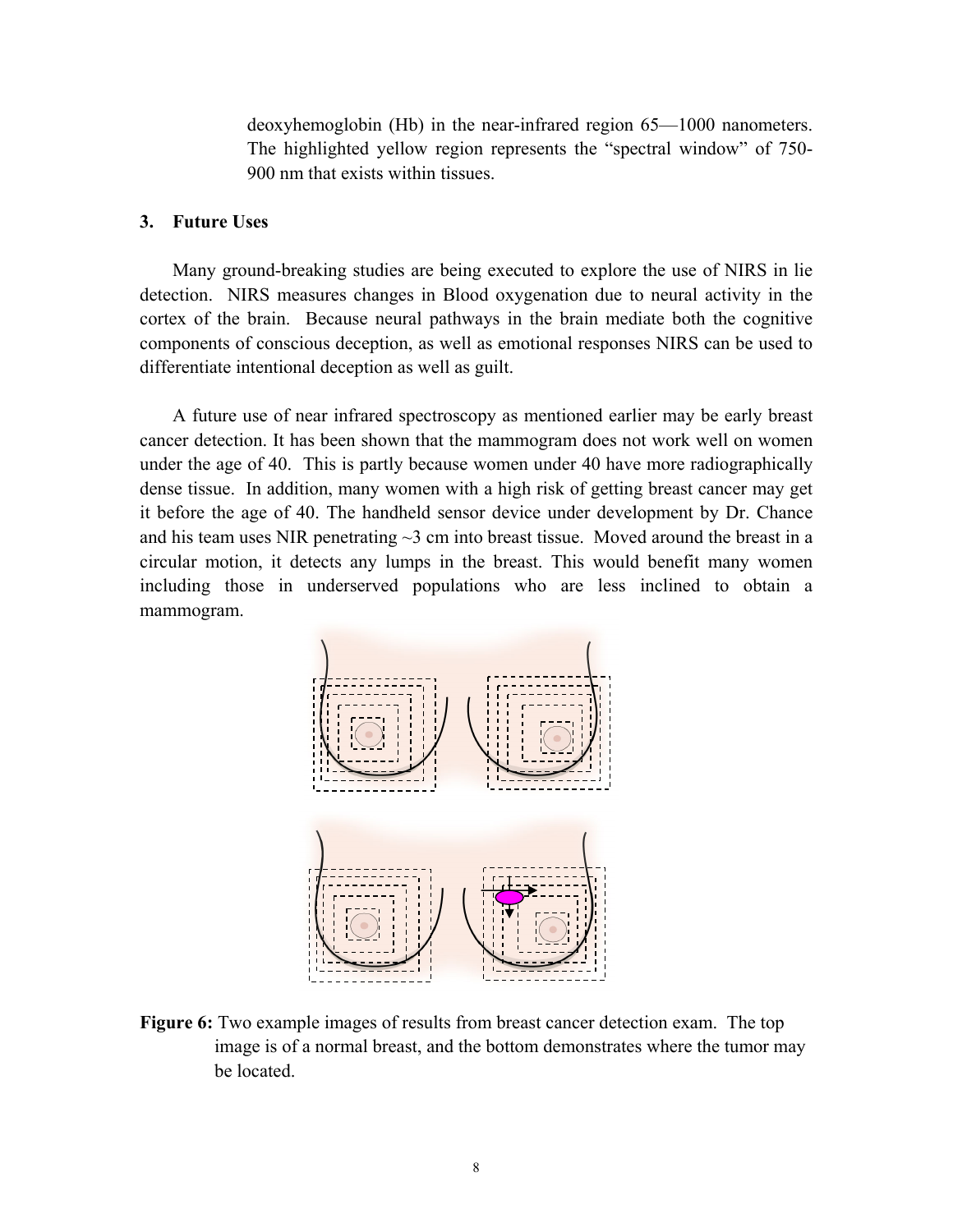### **4. Project Goals**

The goal of this project was to use different methods to quantitate oxygen concentration levels in the human brain and correlate these findings near infrared spectroscopy and how it measures these concentration changes in oxyhemoglobin and deoxyhemoglobin. The Cognosensor (brain imager) invented by Dr. Britton Chance, Ph. D, Sc. D, MD was to be used with human blood to represent how Near Infrared Spectroscopy measures oxygen concentration changes in the human brain.

### **5. Experimental Set-Up**

### **5.1 Oxygen Absorption in Yeast**

### **Introduction**

The Instech Clark Oxygen Electrode is a machine that is used to connect with the nonmetallic part of a circuit using the equation

# $O_2 + H_2O + 2e^- \rightarrow H_2O_2 + 2OH$ .

This machine could be used to measure the absorption of oxygen in yeast. Yeast was a good starting material because it was cheap, easy to use, and responded to the electrode as the human brain would if the oxygen supply was to be cut off.

### **Materials**

- 1 gram PBS Saline Buffer pH 7.4
- Instech Clarke Oxygen Electrode
- Magnetic Stir Bar
- Magnetic Stirrer
- Salt
- Water
- 7 grams yeast
- 400 ml beaker

#### **Methods**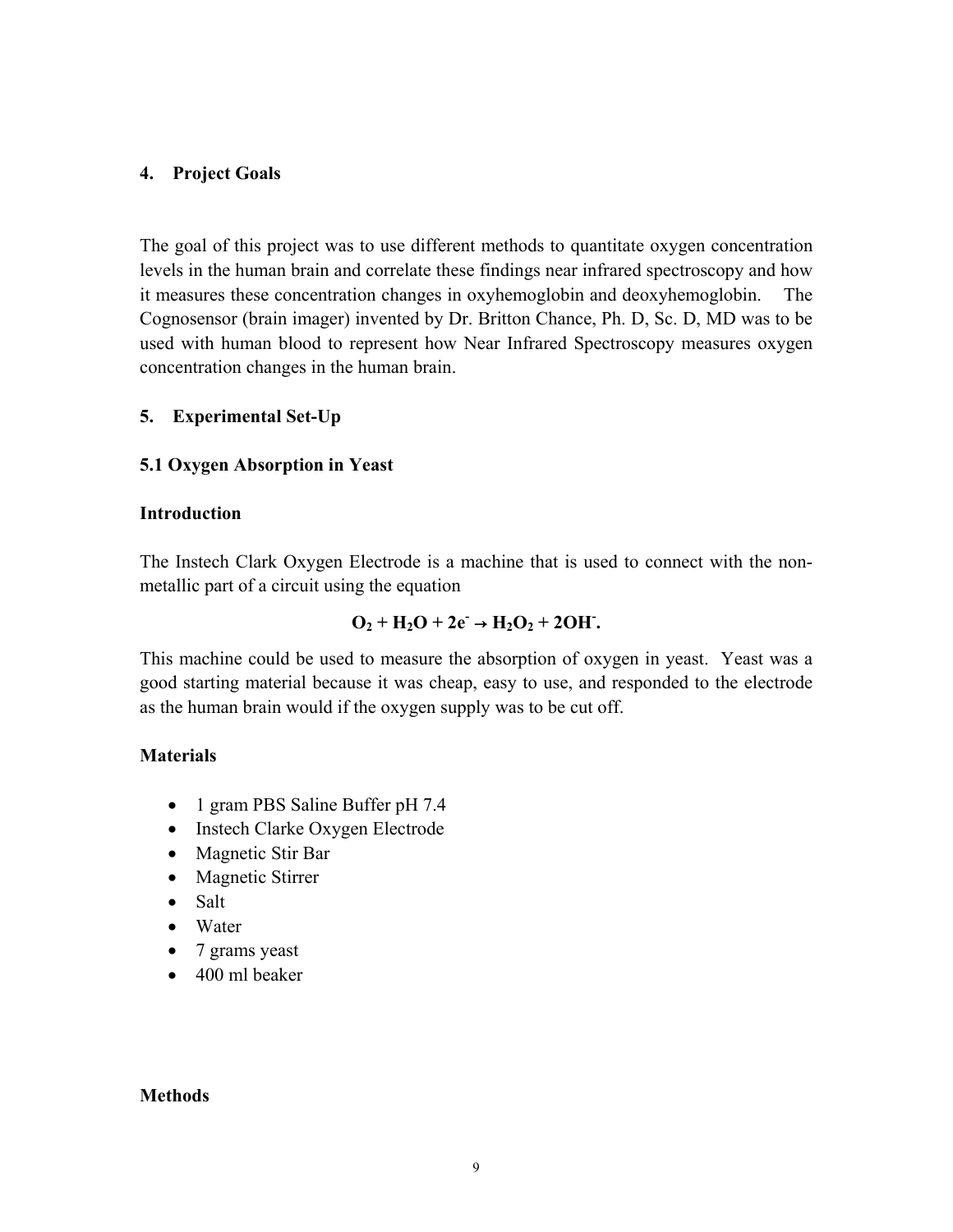Saline Buffer, salt, and yeast were added to a 400 ml beaker. Water was added to the 100 ml mark. The magnetic stirrer was used to mix the solution. A separate beaker of water was placed next to the beaker. The electrode was placed in the water and set to 100% absorbency reading. Next, the electrode was placed inside of the yeast solution and the time was taken for the reading to reach 0% absorbency. The electrode was again placed in the water and the time was taken for the electrode to reach a stable reading. This procedure was repeated for a duration of seven minutes.

### **Data**

The data was recorded and graphed. (**Figure 6**)



**Figure 7:** Oxygen Absorption in Yeast Experiment 1. Absorption plotted against time.

## **Conclusions**

As water was introduced into the least solution, the percent absorption of oxygen increased.

Discussion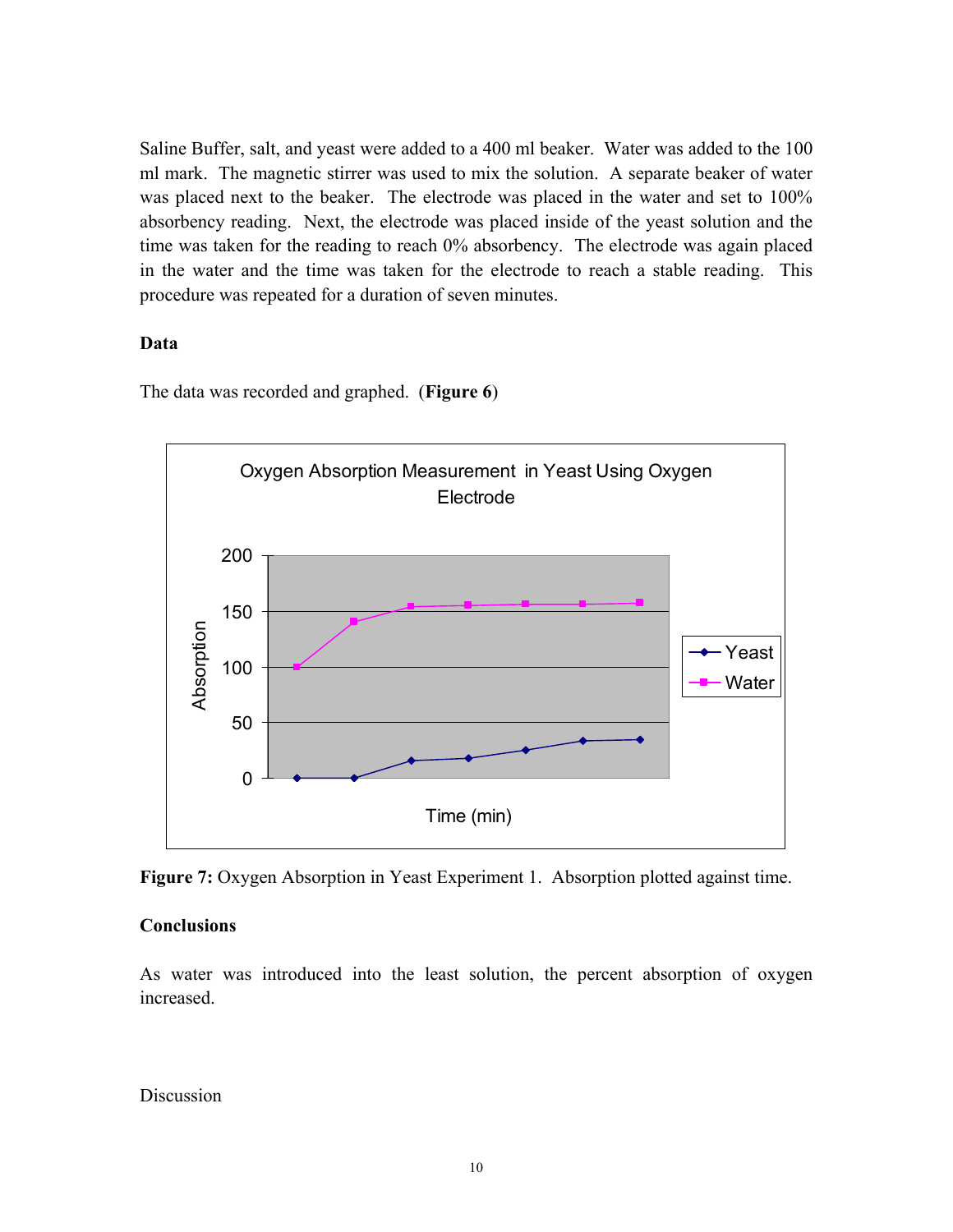This experiment was conducted many times throughout the ten-week span. The basic purpose of the experiment was to introduce me to the Instech Oxygen Electrode.



**Figure 8:** Clarke Electrode.

## **.2 Measurement of Oxygen Concentration Level Changes in Hemoglobin 5**

### **Introduction**

## **Materials**

- Instech Clarke Oxygen Electrode
- Magnetic Stir Bar
- Magnetic Stirrer
- Water
- Hemoglobin
- PBS Sigma Saline Buffer pH 7.4
- Salt
- Liposyn Intralipid
- Oxygen tank
- Thermometer
- Syringe
- Yeast
- 2000 ml beaker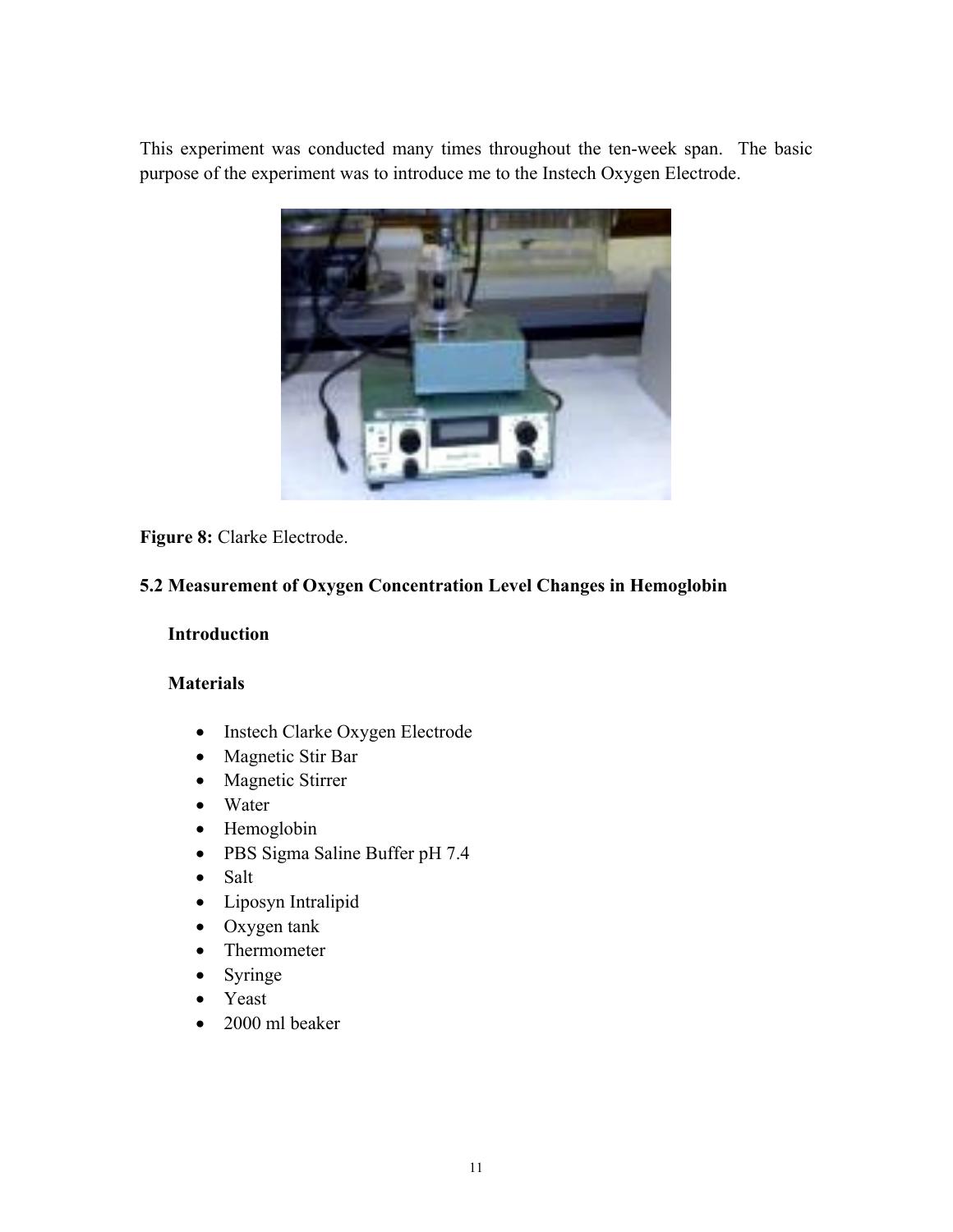### **Methods**

The apparatus was set up. Next, 200 ml water was added to the 2000 ml beaker. One hemoglobin. The magnetic stirrer was used to mix the solution, a thermometer was used Electrode was connected to the solution. The Oxygen tank was connected to the solution subsequent readings were taken every minute. After the a stable reading was taken, the package Saline buffer and one gram salt were added. A syringe was used to add 4 ml to ensure the solution remained at optimal temperature between 24-25° C. A separate container was used to mix 1.5 g yeast with a sample of the hemoglobin solution, which was then added to the beaker. A syringe was used to add 2 ml Liposyn Intralipid. The and turned on. This introduces oxygen to the solution, and forms oxygenated (oxy) hemoglobin  $(HbO<sub>2</sub>)$ . The beaker was sealed. An initial reading was taken and Oxygen tank was turned off and a reading was taken every minute until the Electrode read stable absorption level.

### **D**ata



**Figure 9: Results graph Oxygen Absorption in Hemoglobin Using Oxygen Electrode** 

**.3 Measurement of Oxygen Concentration Level Changes Using Both the Clark 5 Oxygen Electrode and the Cognosensor (Brain Imager)**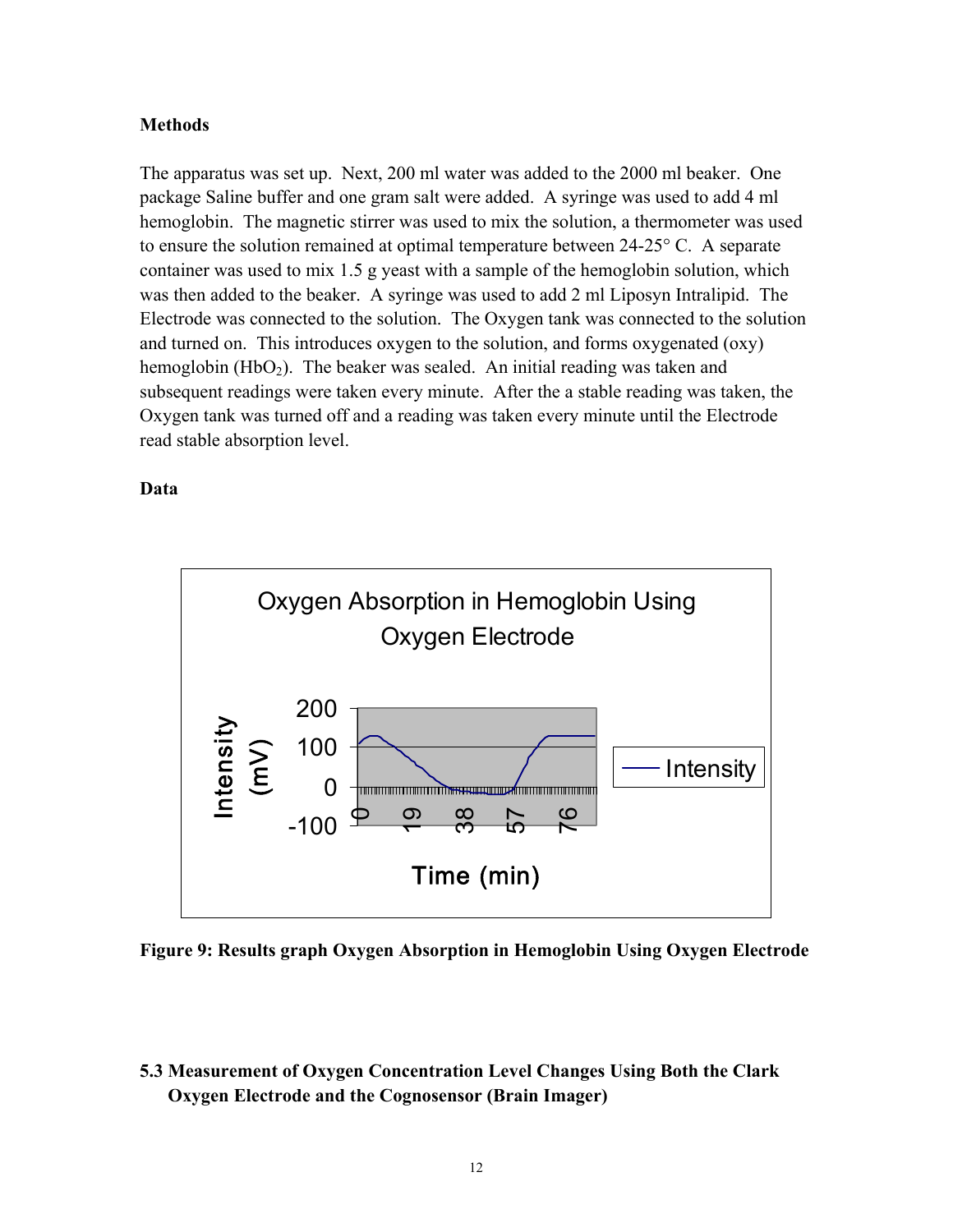### **Introduction**

Next, I graduated to using the same technique with the Electrode and adding the Cognosensor to study how Near Infrared Spectroscopy detects changes in blood oxygen levels in the human brain.

### **Ma terials**

- Salt
- Water
- Magnetic Stir Bar
- Magnetic Stirrer
- Thermometer
- Liposyn Intralipid
- Hemoglobin
- Duct tape
- Instech Clarke Oxygen Electrode
- Yeast
- PBS Sigma Saline Buffer
- Hemoglobin
- Oxygen Fluorometer
- 2000 ml beaker

## **Me thods**

One thousand milliliters water was added to the beaker. Next, 17 cc Liposyn Intralipid, salt, and 1 pack saline buffer were added. A syringe was used to add 20 ml hemoglobin. The magnetic stirrer was used to mix the solution. The thermometer beaker was sealed. Oxygen was turned on, making oxygenated hemoglobin (HbO<sub>2</sub>). was used to ensure the solution stayed at optimal temperature of 25-30° C. The electrode was placed inside of and the  $O_2$  tank was connected to the solution. The Once a stable reading was taken, the tank was turned on and a reading taken every minute until stable.

#### **D**ata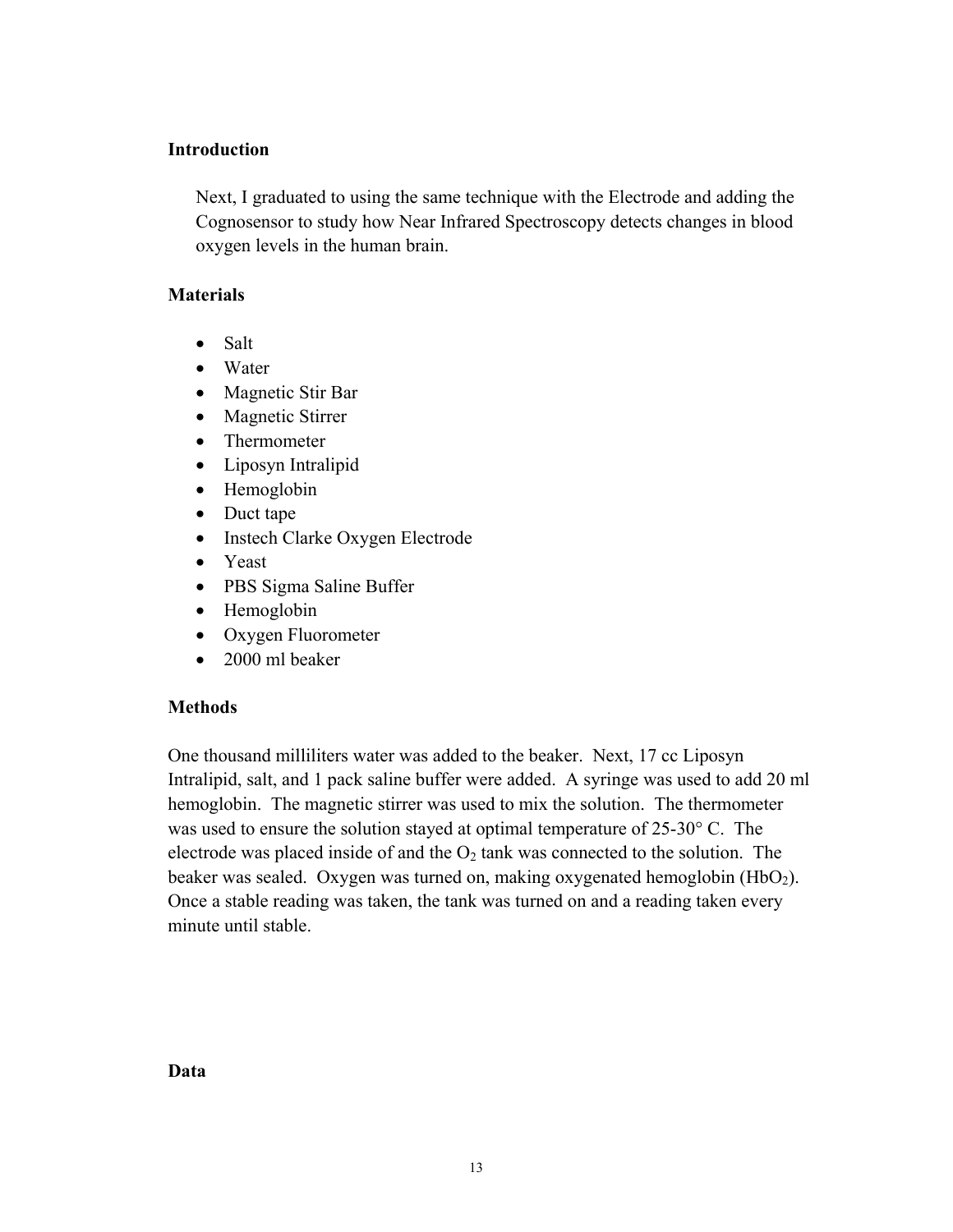

Figure 10: Graphed data from experiment Oxygen Electrode and Hemoglobin Probe Data.

### $C$ **onclusion**

The electrode and brain imager should show increases and decreases in oxygen level concentration level changes at the same time. The results on this graph may be due to systematic error of the electrode.

### **6. Discussion and Conclusions**

Throughout the 10 week research period, there were several dilemmas with equipment, predominately the Clarke Oxygen Electrode. At one point, it became necessary to order another machine. This hindered my research greatly.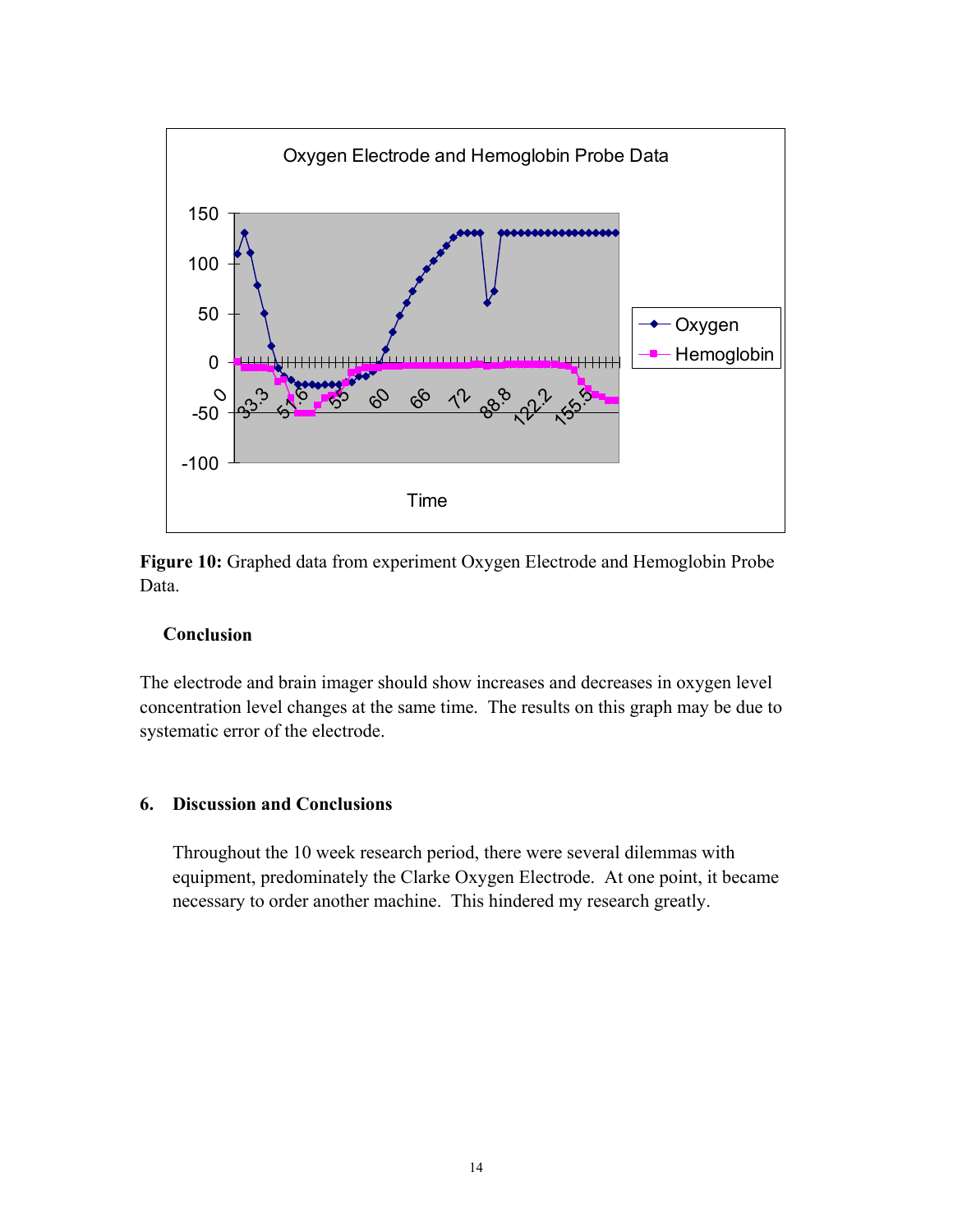### **7. ecommendations R**

The next step would be to employ the same technique used on the experiment and to conduct an experiment using the Cognosensor and a rat brain.



view from behind

**Figure 8:** View of the entire rat brain

### **8. Acknowledgements**

I have learned several lessons throughout this summer, including that a chief principal of research is that it is not always as organized as you want it to be. I would like to thank the National Science Foundation for providing and funding this opportunity. This was my first research experience and I can truly say that I am not research, and his dedication to the SUNFEST program. I would like to thank all of Dr. Van der Spiegel's administrative assistants. I would like to thank Ms. Delores Du for her supervision and assistance. Dr. Chance has been a blessing this summer. only a better student, but a stronger person because of it. Thank you, all of my fellow SUNFEST students. Because of you this experience has not only been an educational one, but pleasurable as well. I would like to thank Dr. Jan Van der Spiegel for his kindness, genuine concern for the SUNFEST students and their Magobet for helpfulness with a few "technicalities" that occurred this summer. Finally, I would like to thank Dr. Britton Chance and his laboratory, especially Juan